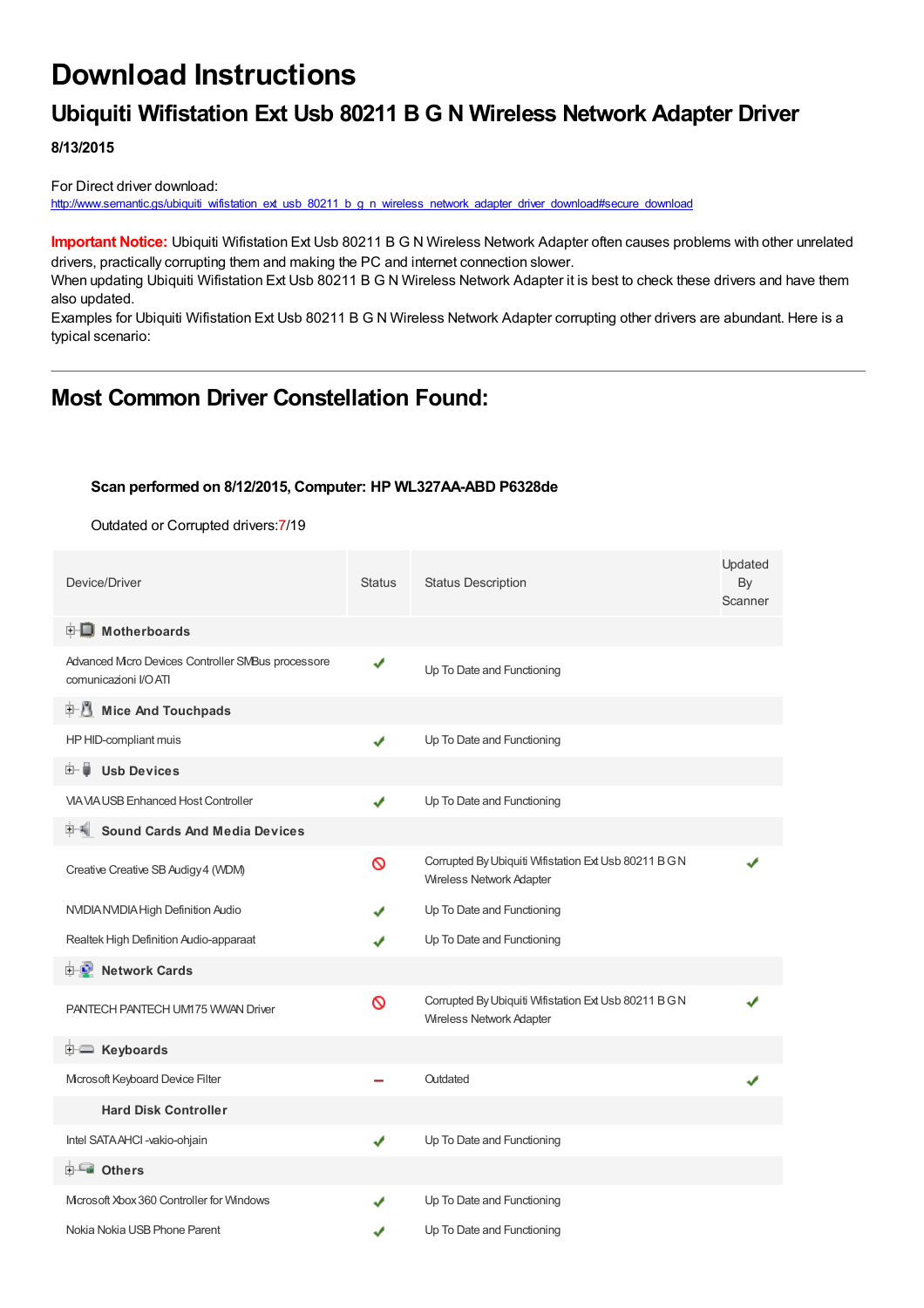| Nokia Nokia 5230 USB Phonet                          | ✔        | Up To Date and Functioning                                                               |  |
|------------------------------------------------------|----------|------------------------------------------------------------------------------------------|--|
| Nokia Nokia C6-00 USB Phonet                         | ര        | Corrupted By Ubiquiti Wifistation Ext Usb 80211 B G N<br><b>Wireless Network Adapter</b> |  |
| <b>Cameras, Webcams And Scanners</b><br>由心           |          |                                                                                          |  |
| Importek USB Composite Device                        | ∾        | Corrupted By Ubiquiti Wifistation Ext Usb 80211 B G N<br><b>Wireless Network Adapter</b> |  |
| Uideo Cards                                          |          |                                                                                          |  |
| ATI ATI MOBILITY RADEON 9600/9700 Series             | J        | Up To Date and Functioning                                                               |  |
| <b>Devices</b> Input Devices                         |          |                                                                                          |  |
| Sony Sony Firmware Extension Parser Device           | J        | Up To Date and Functioning                                                               |  |
| <b>E-TP</b> Port Devices                             |          |                                                                                          |  |
| MediaTek MediaTek PreLoader USB VCOM Port<br>(COM51) | $\infty$ | Corrupted By Ubiquiti Wifistation Ext Usb 80211 B G N<br>Wireless Network Adapter        |  |
| <b>E</b> Monitors                                    |          |                                                                                          |  |
| Sony Digital Flat Panel (1024x768)                   | $\infty$ | Corrupted By Ubiquiti Wifistation Ext Usb 80211 B G N<br>Wireless Network Adapter        |  |
| <b>E-5</b> Mobile Phones And Portable Devices        |          |                                                                                          |  |
| <b>Acer NOKIA</b>                                    |          | Up To Date and Functioning                                                               |  |

### **Ubiquiti Wifistation Ext Usb 80211 B G N Wireless Network Adapter Driver Models:**

| <b>Driver Model</b>                                                                                                                            | <b>Original</b><br><b>Upload</b><br><b>Date</b> | Last<br><b>Modification</b> | <b>Driver File</b>                                                                                | <b>File</b><br><b>Size</b> | <b>Most</b><br><b>Compatible</b><br><b>Computer</b><br><b>Model</b> | <b>Availabilty</b><br>Тo<br><b>Scanner</b> |
|------------------------------------------------------------------------------------------------------------------------------------------------|-------------------------------------------------|-----------------------------|---------------------------------------------------------------------------------------------------|----------------------------|---------------------------------------------------------------------|--------------------------------------------|
| <b>Ubiquiti</b><br><b>Wifistation</b><br><b>Ext Usb 80211</b><br><b>BGN</b><br><b>Wireless</b><br><b>Network</b><br><b>Adapter</b><br>D7282.14 | 9/9/2014                                        | 8/8/2015                    | ubiquiti_wifistation_ext_usb_80211_b_g_n_wireless_network_adapter-<br>147kb<br>d7282.14.exe       |                            | <b>Toshiba Satellite</b><br>P <sub>20</sub>                         | ✔                                          |
| <b>Ubiquiti</b><br><b>Wifistation</b><br><b>Ext Usb 80211</b><br><b>BGN</b><br><b>Wireless</b><br><b>Network</b><br>Adapter<br>D62269          | 11/9/2014 8/6/2015                              |                             | ubiquiti_wifistation_ext_usb_80211_b_g_n_wireless_network_adapter-<br>70kb FICLM0W,<br>d62269.exe |                            |                                                                     |                                            |
| <b>Ubiquiti</b><br><b>Wifistation</b><br><b>Ext Usb 80211</b><br><b>BGN</b><br><b>Wireless</b><br><b>Network</b><br><b>Adapter</b><br>40382.1  | 12/29/2014 8/4/2015                             |                             | ksbpflbke-40382.1.exe                                                                             | 93kb                       | Toshiba<br>Dynabook<br>T552/58HRJ,                                  | ✔                                          |
| <b>Ubiquiti</b><br><b>Wifistation</b><br><b>Ext Usb 80211</b><br><b>BGN</b><br><b>Wireless</b><br><b>Network</b><br>Adapter<br>J3361.17        | 11/3/2014 8/3/2015                              |                             | ubiquiti_wifistation_ext_usb_80211_b_g_n_wireless_network_adapter-<br>72kb<br>j3361.17.exe        |                            | HPNQ983AA-<br>ABZ p6028it,                                          |                                            |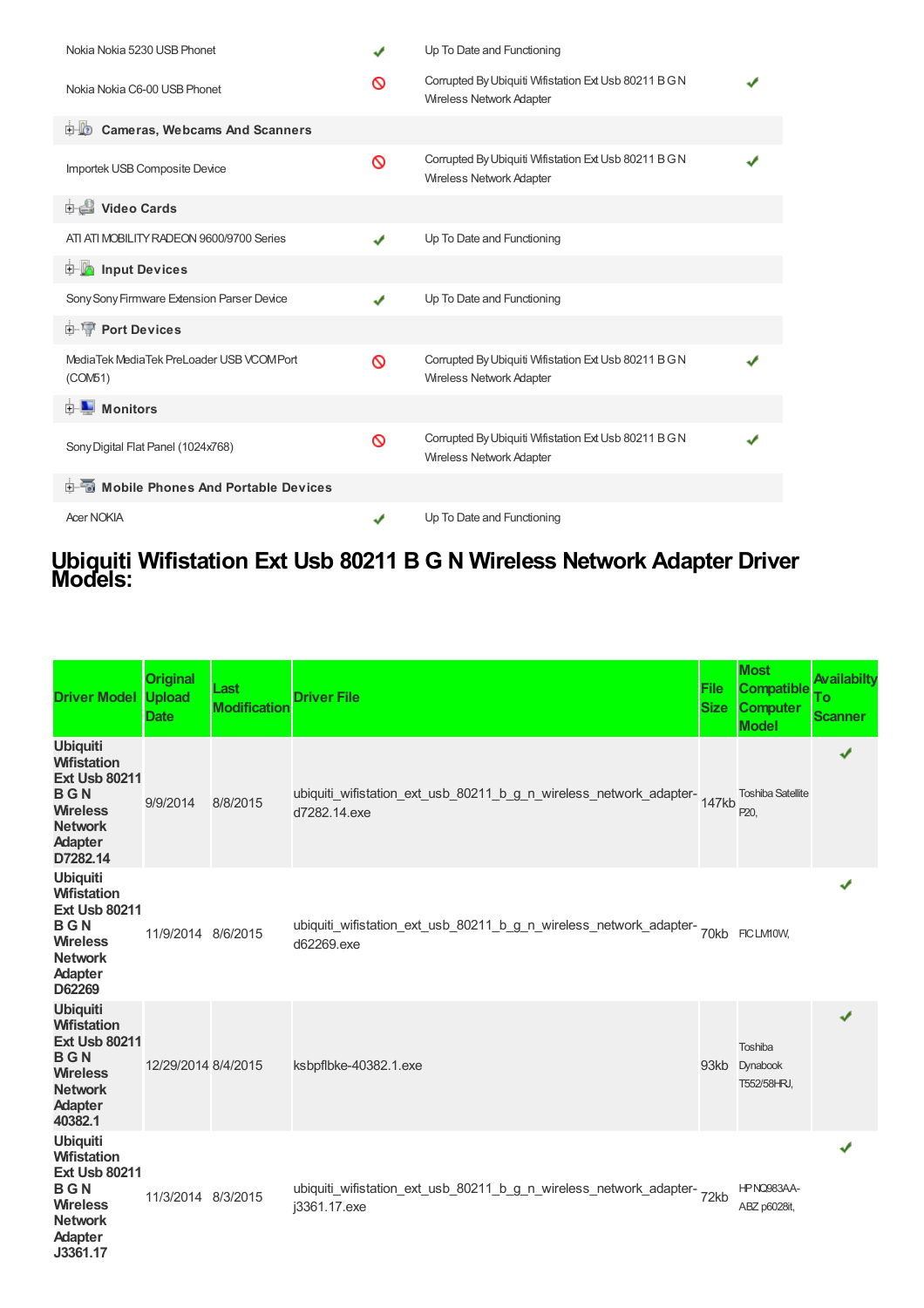| <b>Ubiquiti</b><br><b>Wifistation</b><br><b>Ext Usb 80211</b><br><b>BGN</b><br><b>Wireless</b><br><b>Network</b><br><b>Adapter</b><br>F21.172.1 | 11/16/2014 7/31/2015 |          | ubiquiti_wifistation_ext_usb_80211_b_g_n_wireless_network_adapter-<br>167kb ECSBAT-MN,<br>f21.172.1.exe |      |                                      | ✔ |
|-------------------------------------------------------------------------------------------------------------------------------------------------|----------------------|----------|---------------------------------------------------------------------------------------------------------|------|--------------------------------------|---|
| <b>Ubiquiti</b><br><b>Wifistation</b><br><b>Ext Usb 80211</b><br>BGN<br><b>Wireless</b><br><b>Network</b><br>Adapter 33046                      | 10/19/2014 8/7/2015  |          | ubiquiti_wifistation_ext_usb_80211_b_g_n_wireless_network_adapter-<br>57kb<br>33046.exe                 |      | Panasonic CF-<br>W7BWHAJS,           | ✔ |
| <b>Ubiquiti</b><br><b>Wifistation</b><br><b>Ext Usb 80211</b><br>BGN<br><b>Wireless</b><br><b>Network</b><br><b>Adapter</b><br>722.167          | 1/21/2015 8/2/2015   |          | ubiquiti_wifistation_ext_usb_80211_b_g_n_wireless_network_adapter-<br>34kb<br>722.167.exe               |      | Toshiba<br>PSKHGL-<br>00C004,        | ✔ |
| <b>Ubiquiti</b><br><b>Wifistation</b><br><b>Ext Usb 80211</b><br><b>BGN</b><br><b>Wireless</b><br><b>Network</b><br><b>Adapter</b><br>31.1824   | 10/14/2014 8/7/2015  |          | ubiquiti_wifistation_ext_usb_80211_b_g_n_wireless_network_adapter-<br>102kb<br>31.1824.exe              |      | <b>HP</b> Compaq<br>nx5000,          | ✔ |
| <b>Ubiquiti</b><br><b>Wifistation</b><br><b>Ext Usb 80211</b><br><b>BGN</b><br><b>Wireless</b><br><b>Network</b><br>Adapter 40747               | 9/17/2014 8/2/2015   |          | ubiquiti_wifistation_ext_usb_80211_b_g_n_wireless_network_adapter-78kb<br>40747.exe                     |      | Fujitsu ESPRIMO<br>Mobile X9515,     | ✔ |
| <b>Ubiquiti</b><br><b>Wifistation</b><br><b>Ext Usb 80211</b><br><b>BGN</b><br><b>Wireless</b><br><b>Network</b><br>Adapter 22099               | 11/4/2014 8/4/2015   |          | ubiquiti_wifistation_ext_usb_80211_b_g_n_wireless_network_adapter-<br>108kb IBM622142A,<br>22099.exe    |      |                                      | ✔ |
| <b>Ubiquiti</b><br><b>Wifistation</b><br><b>Ext Usb 80211</b><br><b>BGN</b><br><b>Wireless</b><br><b>Network</b><br><b>Adapter</b><br>71.1794   | 10/2/2014 8/6/2015   |          | ubiquiti_wifistation_ext_usb_80211_b_g_n_wireless_network_adapter-<br>105kb<br>71.1794.exe              |      | <b>HPHP2000-</b><br>425NR            | ✔ |
| <b>Ubiquiti</b><br><b>Wifistation</b><br><b>Ext Usb 80211</b><br><b>BGN</b><br><b>Wireless</b><br><b>Network</b><br><b>Adapter</b><br>21.11.126 | 8/3/2014             | 8/4/2015 | trspyvja-21.11.126.exe                                                                                  | 71kb | Gigabyte G31M-<br>ES2C,              | ✔ |
| <b>Ubiquiti</b><br><b>Wifistation</b><br><b>Ext Usb 80211</b><br><b>BGN</b><br><b>Wireless</b><br><b>Network</b><br><b>Adapter</b><br>3262.16   | 9/17/2014 8/6/2015   |          | as-3262.16.exe                                                                                          | 56kb | NEC <sub>PC</sub><br><b>VL150GS,</b> | ✔ |
| <b>Ubiquiti</b><br><b>Wifistation</b><br><b>Ext Usb 80211</b><br><b>BGN</b><br><b>Wireless</b>                                                  | 10/8/2014 8/7/2015   |          | ubiquiti_wifistation_ext_usb_80211_b_g_n_wireless_network_adapter-<br>136kb Corporation<br>y631.176.exe |      | <b>MSI ThirdWave</b><br>$-1$ $-1$    |   |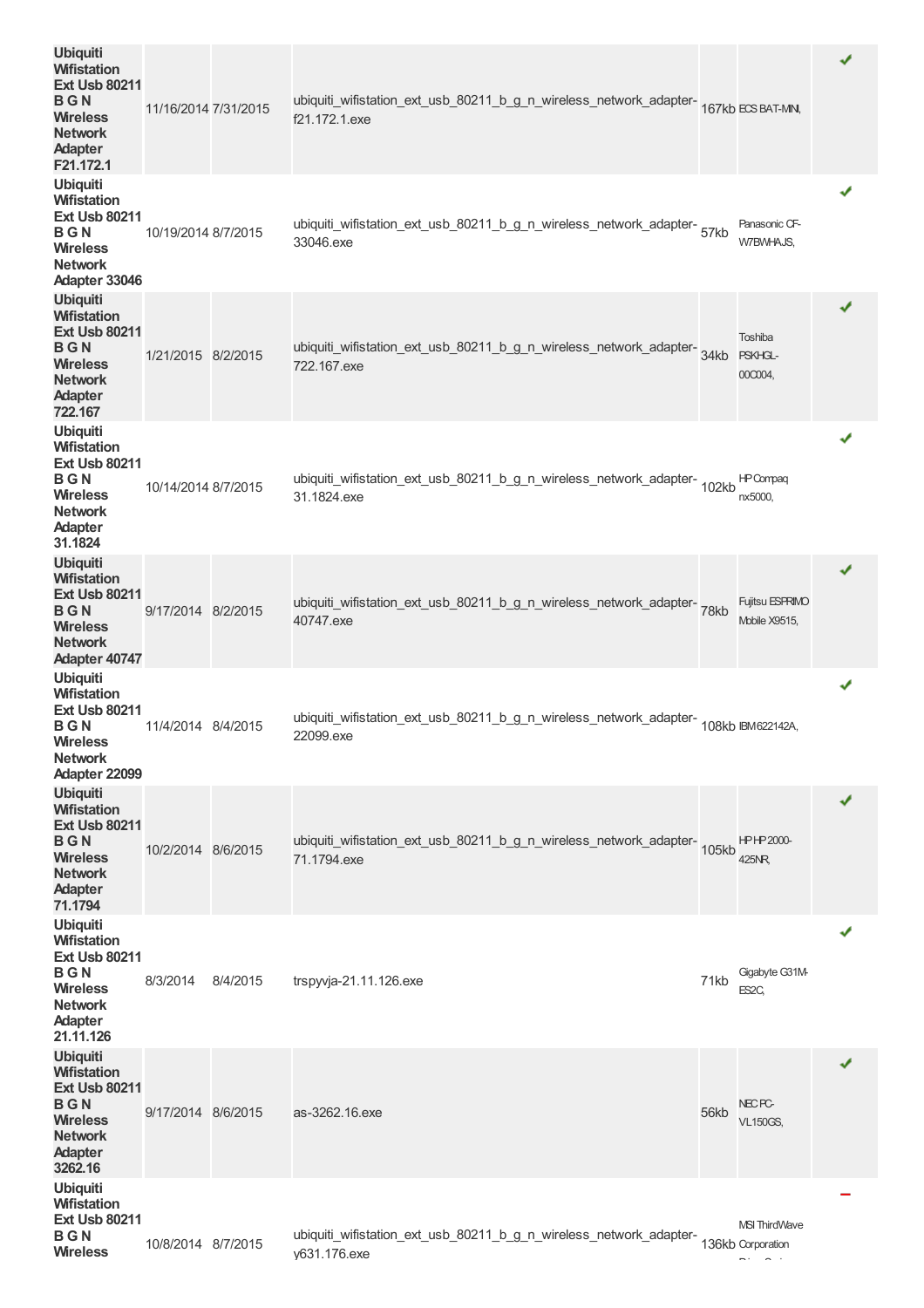| <b>Network</b><br><b>Adapter</b><br>Y631.176                                                                                                         |                    |          |                                                                                                         | Hrime Series,                                                       |    |
|------------------------------------------------------------------------------------------------------------------------------------------------------|--------------------|----------|---------------------------------------------------------------------------------------------------------|---------------------------------------------------------------------|----|
| <b>Ubiquiti</b><br><b>Wifistation</b><br><b>Ext Usb 80211</b><br>BGN<br><b>Wireless</b><br><b>Network</b><br><b>Adapter</b><br>332.197               | 1/30/2015 8/2/2015 |          | ubiquiti_wifistation_ext_usb_80211_b_g_n_wireless_network_adapter-67kb<br>332.197.exe                   | <b>Buympc</b><br><b>DES0024C</b><br><b>USCG ClientPro</b><br>375 G, | ✔  |
| <b>Ubiquiti</b><br><b>Wifistation</b><br><b>Ext Usb 80211</b><br>BGN<br><b>Wireless</b><br><b>Network</b><br>Adapter<br>6402.13                      | 1/12/2015 8/5/2015 |          | ubiquiti_wifistation_ext_usb_80211_b_g_n_wireless_network_adapter-<br>106kb IBM8307SGY,<br>6402.13.exe  |                                                                     | ✔  |
| <b>Ubiquiti</b><br><b>Wifistation</b><br><b>Ext Usb 80211</b><br><b>BGN</b><br><b>Wireless</b><br><b>Network</b><br><b>Adapter</b><br>C2.11.171.12.1 | 8/7/2014           | 8/8/2015 | ubiquiti_wifistation_ext_usb_80211_b_g_n_wireless_network_adapter-92kb BM8171Z5S,<br>c2.11.171.12.1.exe |                                                                     | ✔  |
| <b>Ubiquiti</b><br><b>Wifistation</b><br><b>Ext Usb 80211</b><br>BGN<br><b>Wireless</b><br><b>Network</b><br>Adapter 30346                           | 1/29/2015 8/8/2015 |          | ubiquiti_wifistation_ext_usb_80211_b_g_n_wireless_network_adapter-217kb BM8172QGW,<br>30346.exe         |                                                                     | ✔  |
| <b>Ubiquiti</b><br><b>Wifistation</b><br><b>Ext Usb 80211</b><br><b>BGN</b><br><b>Wireless</b><br><b>Network</b><br>Adapter I32.18                   | 9/19/2014 8/1/2015 |          | ubiquiti_wifistation_ext_usb_80211_b_g_n_wireless_network_adapter-68kb<br>i32.18.exe                    | Gatew ay<br>MX6422,                                                 | ✔  |
| <b>Ubiquiti</b><br><b>Wifistation</b><br><b>Ext Usb 80211</b><br><b>BGN</b><br><b>Wireless</b><br><b>Network</b><br><b>Adapter</b><br>2332.12.1      | 1/14/2015 8/8/2015 |          | ubiquiti_wifistation_ext_usb_80211_b_g_n_wireless_network_adapter-214kb<br>2332.12.1.exe                | Fujitsu<br>FM/LRD7N24,                                              | ✔  |
| <b>Ubiquiti</b><br><b>Wifistation</b><br><b>Ext Usb 80211</b><br>BGN<br><b>Wireless</b><br><b>Network</b><br><b>Adapter</b><br>31.1722.1             | 8/16/2014 8/5/2015 |          | ubiquiti_wifistation_ext_usb_80211_b_g_n_wireless_network_adapter-102kb<br>31.1722.1.exe                | HPRR521AA-<br><b>UUW</b> s7720.sc,                                  | ✔  |
| <b>Ubiquiti</b><br><b>Wifistation</b><br><b>Ext Usb 80211</b><br>BGN<br><b>Wireless</b><br><b>Network</b><br>Adapter<br>41.1700                      | 8/29/2014 8/9/2015 |          | ubiquiti_wifistation_ext_usb_80211_b_g_n_wireless_network_adapter-21kb<br>41.1700.exe                   | HPNM920AA-<br>ABU m9639uk,                                          | ✔  |
| <b>Ubiquiti</b><br><b>Wifistation</b><br><b>Ext Usb 80211</b><br><b>BGN</b><br><b>Wireless</b><br><b>Network</b><br><b>Adapter</b><br>2.11.1966      | 2/1/2015           | 8/9/2015 | ubiquiti_wifistation_ext_usb_80211_b_g_n_wireless_network_adapter-46kb<br>2.11.1966.exe                 | HPD7222T-ABA<br>A350E                                               | ✔  |
| <b>Ubiquiti</b>                                                                                                                                      |                    |          |                                                                                                         |                                                                     | مد |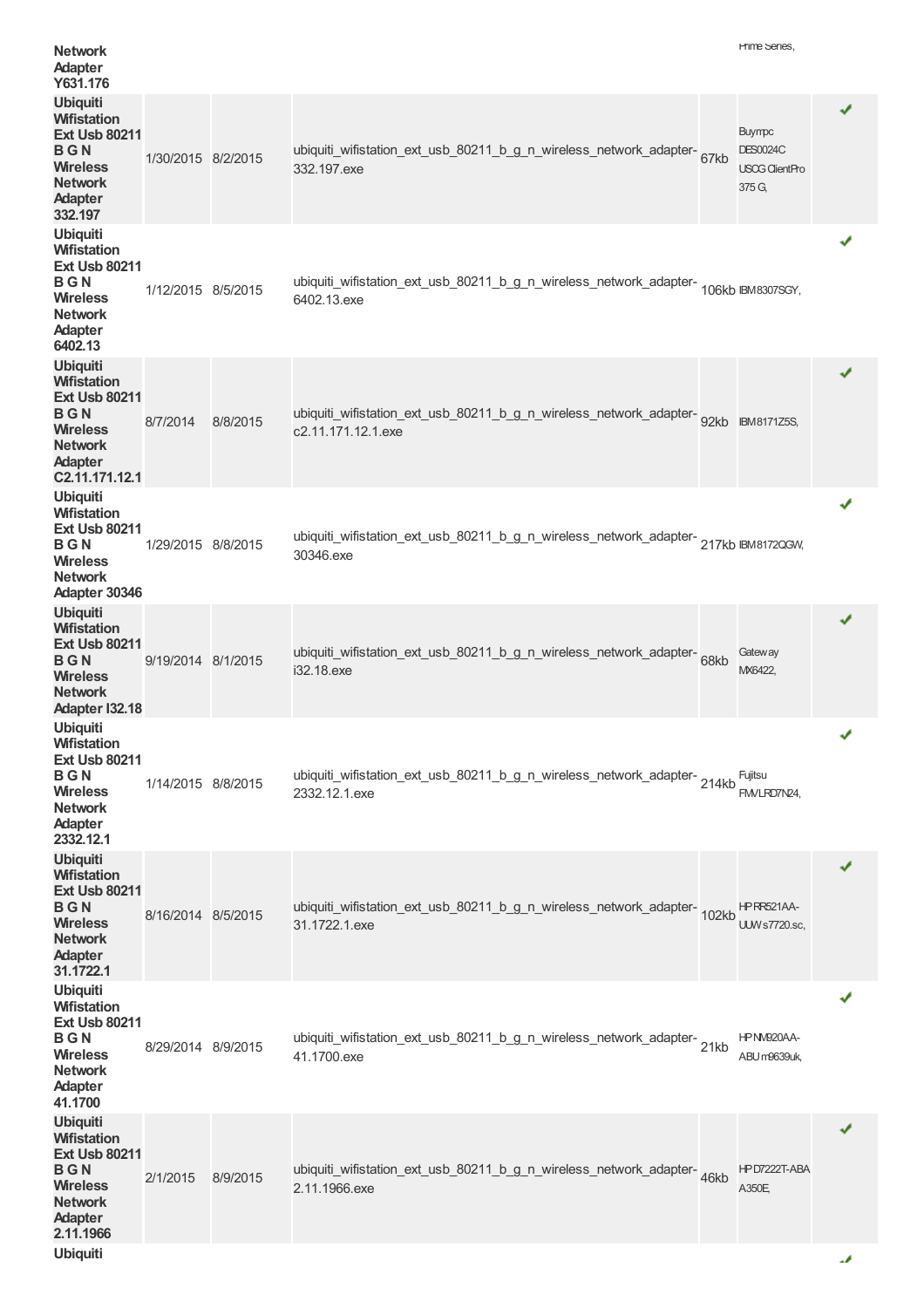| <b>Wifistation</b><br><b>Ext Usb 80211</b><br>BGN<br><b>Wireless</b><br><b>Network</b><br>Adapter<br>E2.13969                                  | 8/16/2014 8/3/2015   |          | ubiquiti_wifistation_ext_usb_80211_b_g_n_wireless_network_adapter-<br>102kb<br>e2.13969.exe            | <b>NEC</b><br>RNM21223076.            | v |  |
|------------------------------------------------------------------------------------------------------------------------------------------------|----------------------|----------|--------------------------------------------------------------------------------------------------------|---------------------------------------|---|--|
| <b>Ubiquiti</b><br><b>Wifistation</b><br><b>Ext Usb 80211</b><br>BGN<br><b>Wireless</b><br><b>Network</b><br>Adapter 20096                     | 10/31/2014 8/3/2015  |          | ubiquiti_wifistation_ext_usb_80211_b_g_n_wireless_network_adapter-<br>55kb<br>20096.exe                | Gatew ay<br>FX4710-<br><b>UB802A,</b> | ✔ |  |
| <b>Ubiquiti</b><br><b>Wifistation</b><br><b>Ext Usb 80211</b><br>BGN<br><b>Wireless</b><br><b>Network</b><br>Adapter<br>E84042                 | 7/29/2014 8/3/2015   |          | ubiquiti_wifistation_ext_usb_80211_b_g_n_wireless_network_adapter-<br>164kb<br>e84042.exe              | Fujitsu<br>FMVLX50LX,                 | ✔ |  |
| <b>Ubiquiti</b><br><b>Wifistation</b><br><b>Ext Usb 80211</b><br><b>BGN</b><br><b>Wireless</b><br><b>Network</b><br><b>Adapter</b><br>81.1489  | 12/11/2014 8/5/2015  |          | ubiquiti_wifistation_ext_usb_80211_b_g_n_wireless_network_adapter-<br>105kb<br>81.1489.exe             | Panasonic CF-<br><b>W7BWAZFBE</b>     |   |  |
| <b>Ubiquiti</b><br><b>Wifistation</b><br><b>Ext Usb 80211</b><br><b>BGN</b><br><b>Wireless</b><br><b>Network</b><br><b>Adapter</b><br>T2.12327 | 11/29/2014 8/7/2015  |          | ubiquiti_wifistation_ext_usb_80211_b_g_n_wireless_network_adapter-<br>122kb HPHE310pt,<br>t2.12327.exe |                                       | ✔ |  |
| <b>Ubiquiti</b><br><b>Wifistation</b><br><b>Ext Usb 80211</b><br>BGN<br><b>Wireless</b><br><b>Network</b><br><b>Adapter 3804</b>               | 8/4/2014             | 8/7/2015 | ubiquiti_wifistation_ext_usb_80211_b_g_n_wireless_network_adapter-205kb IBM8212W4R<br>3804.exe         |                                       | ✔ |  |
| <b>Ubiquiti</b><br><b>Wifistation</b><br><b>Ext Usb 80211</b><br><b>BGN</b><br><b>Wireless</b><br><b>Network</b><br>Adapter<br>1.10084         | 10/17/2014 8/10/2015 |          | ubiquiti_wifistation_ext_usb_80211_b_g_n_wireless_network_adapter-83kb HPS5-1450k,<br>1.10084.exe      |                                       | ✔ |  |
| <b>Ubiquiti</b><br><b>Wifistation</b><br><b>Ext Usb 80211</b><br><b>BGN</b><br><b>Wireless</b><br><b>Network</b><br><b>Adapter</b><br>F43242.1 | 10/30/2014 8/7/2015  |          | ubiquiti_wifistation_ext_usb_80211_b_g_n_wireless_network_adapter-<br>101kb +PF6570jp,<br>f43242.1.exe |                                       | ✔ |  |
| <b>Ubiquiti</b><br><b>Wifistation</b><br><b>Ext Usb 80211</b><br>BGN<br><b>Wireless</b><br><b>Network</b><br>Adapter 64036                     | 11/18/2014 8/10/2015 |          | ubiquiti_wifistation_ext_usb_80211_b_g_n_wireless_network_adapter-<br>148kb<br>64036.exe               | Lenovo<br>9622W4D,                    |   |  |
| <b>Ubiquiti</b><br><b>Wifistation</b><br><b>Ext Usb 80211</b><br>BGN<br><b>Wireless</b><br><b>Network</b>                                      | 8/23/2014 8/3/2015   |          | ubiquiti_wifistation_ext_usb_80211_b_g_n_wireless_network_adapter-<br>108kb<br>72694.exe               | Sony VGN-<br>AW230J,                  | ✔ |  |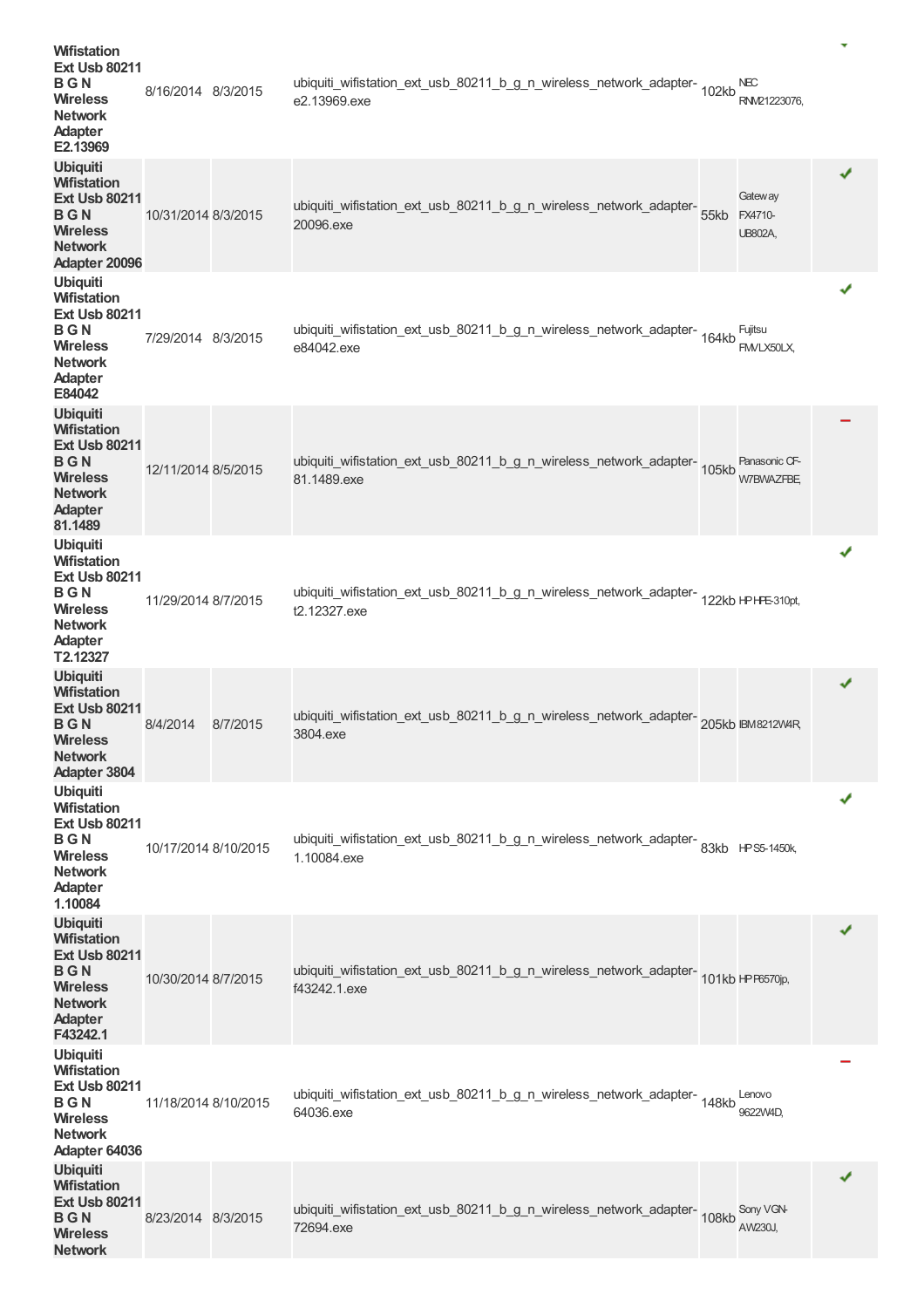| Adapter 72694                                                                                                                                |                     |           |                                                                                              |      |                                                  |   |
|----------------------------------------------------------------------------------------------------------------------------------------------|---------------------|-----------|----------------------------------------------------------------------------------------------|------|--------------------------------------------------|---|
| <b>Ubiquiti</b><br><b>Wifistation</b><br><b>Ext Usb 80211</b><br>BGN<br><b>Wireless</b><br><b>Network</b><br>Adapter 82994                   | 11/17/2014 8/3/2015 |           | pn-82994.exe                                                                                 | 56kb | Extracomputer<br>D3230-B1,                       | ✔ |
| <b>Ubiquiti</b><br><b>Wifistation</b><br><b>Ext Usb 80211</b><br><b>BGN</b><br><b>Wireless</b><br><b>Network</b><br>Adapter 82024            | 11/12/2014 8/8/2015 |           | ubiquiti_wifistation_ext_usb_80211_b_g_n_wireless_network_adapter-185kb<br>82024.exe         |      | LG E500-<br>G.ABBTZ,                             |   |
| <b>Ubiquiti</b><br><b>Wifistation</b><br><b>Ext Usb 80211</b><br>BGN<br><b>Wireless</b><br><b>Network</b><br>Adapter 80209                   | 12/11/2014 8/7/2015 |           | ubiquiti_wifistation_ext_usb_80211_b_g_n_wireless_network_adapter-29kb<br>80209.exe          |      | HPFK557AAR-<br>ABA a6602f,                       | ✔ |
| <b>Ubiquiti</b><br><b>Wifistation</b><br><b>Ext Usb 80211</b><br>BGN<br><b>Wireless</b><br><b>Network</b><br><b>Adapter</b><br>B42363        | 1/15/2015 8/3/2015  |           | ubiquiti_wifistation_ext_usb_80211_b_g_n_wireless_network_adapter-23kb<br>b42363.exe         |      | ASUS G70AB,                                      |   |
| <b>Ubiquiti</b><br><b>Wifistation</b><br><b>Ext Usb 80211</b><br>BGN<br><b>Wireless</b><br><b>Network</b><br>Adapter<br>A23401.1             | 8/30/2014 8/5/2015  |           | ubiquiti_wifistation_ext_usb_80211_b_g_n_wireless_network_adapter-<br>172kb<br>a23401.1.exe  |      | Compaq<br>DT260A-ABU<br><b>S5210UK</b><br>GB340, | ✔ |
| <b>Ubiquiti</b><br><b>Wifistation</b><br><b>Ext Usb 80211</b><br><b>BGN</b><br><b>Wireless</b><br><b>Network</b><br><b>Adapter</b><br>M82000 | 8/13/2014 8/7/2015  |           | ubiquiti_wifistation_ext_usb_80211_b_g_n_wireless_network_adapter-<br>m82000.exe             |      | <b>Powerspec</b><br>Ps7124,                      | ✔ |
| <b>Ubiquiti</b><br><b>Wifistation</b><br><b>Ext Usb 80211</b><br><b>BGN</b><br><b>Wireless</b><br><b>Network</b><br>Adapter<br>1.11.1982.1   | 1/29/2015 8/6/2015  |           | ubiquiti_wifistation_ext_usb_80211_b_g_n_wireless_network_adapter-201kb<br>1.11.1982.1.exe   |      | <b>HPHPCompag</b><br>2510p,                      | ✔ |
| <b>Ubiquiti</b><br><b>Wifistation</b><br><b>Ext Usb 80211</b><br>BGN<br><b>Wireless</b><br><b>Network</b><br><b>Adapter</b><br>832.11.12     | 7/30/2014 8/5/2015  |           | ubiquiti_wifistation_ext_usb_80211_b_g_n_wireless_network_adapter-<br>114kb<br>832.11.12.exe |      | HPAZ205AAR-<br>ABA p6300z,                       | ✔ |
| <b>Ubiquiti</b><br><b>Wifistation</b><br><b>Ext Usb 80211</b><br><b>BGN</b><br><b>Wireless</b><br><b>Network</b><br>Adapter<br>7062.12.1     | 9/6/2014            | 7/31/2015 | ubiquiti_wifistation_ext_usb_80211_b_g_n_wireless_network_adapter-<br>55kb<br>7062.12.1.exe  |      | <b>LG V960-</b><br>UH50K,                        |   |

**Typical Driver constellation for scanned computers:**